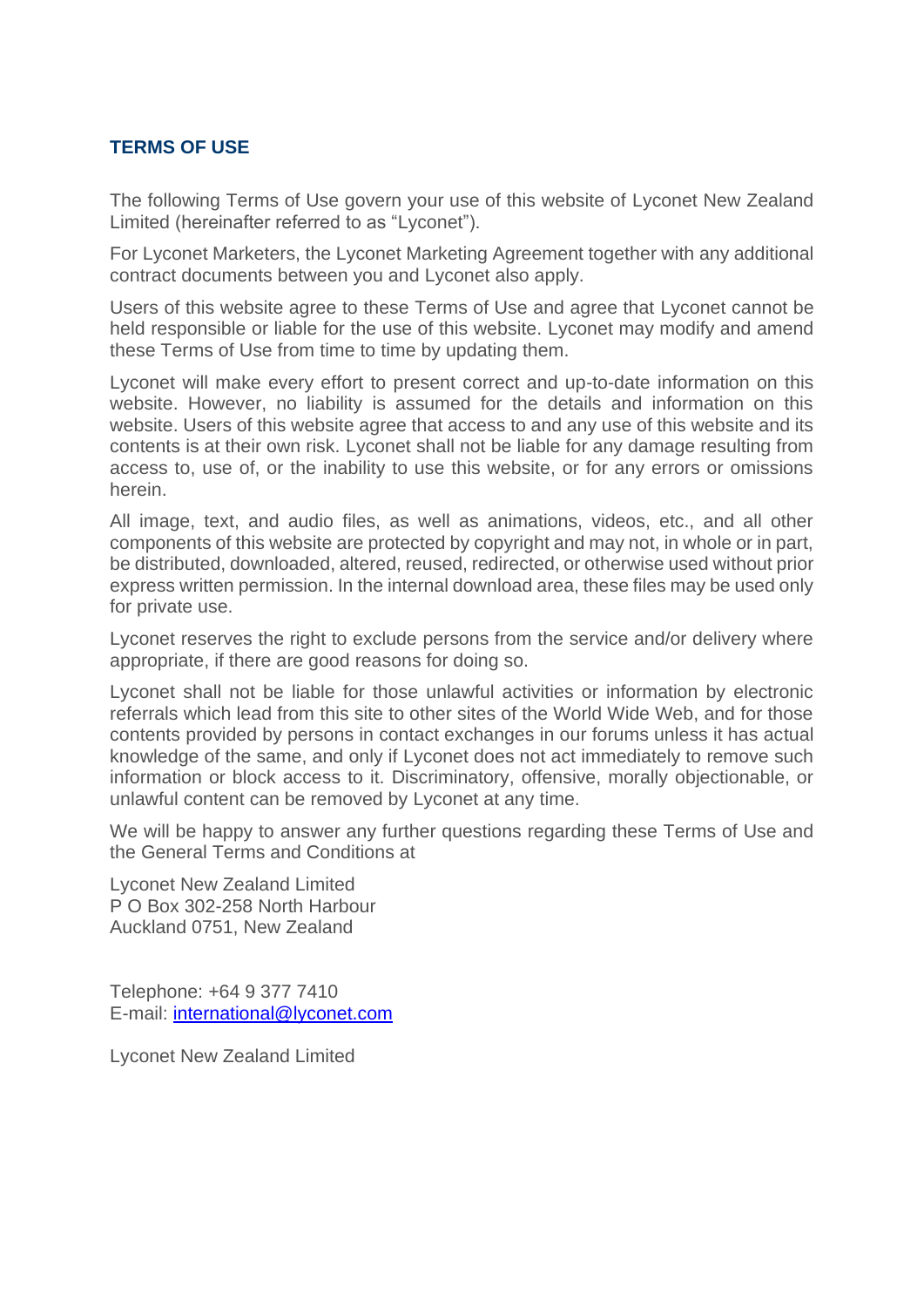## **DISCLAIMER**

1. Lyconet New Zealand Limited (hereinafter referred to as "Lyconet") assumes no responsibility for the status, correctness, completeness, legality and/or quality of the information provided. This also applies to all products and services offered on this website, including the product descriptions, prices, and information provided about the contractual partners of Lyconet. Technical errors and/or maintenance work, as well as other causes (such as a re-launch of the website) may result in shorter or longer disruptions of access. Lyconet assumes no liability for the usability and accessibility of the website. Liability claims against Lyconet regarding damage of a material or intangible nature (such as lost profits, frustrated expenses, damages due to data loss, unjust enrichment claims, legal fees, or contract execution fees) that are caused by the use of the information provided or by the use of incorrect and incomplete information are basically excluded unless Lyconet has proven to be intentionally or grossly negligent. All offers are subject to change and non-binding. Lyconet expressly reserves the right to modify, amend, or delete parts of the website or the entire offer without special notification or to cancel the publication in part or completely.

2. Furthermore, Lyconet is not responsible for hyperlinks and their content. Lyconet assumes no responsibility for the status, correctness, completeness, legality, or quality of the hyperlinks. All liability shall fall upon the provider of the linked website. Lyconet has no influence on the current and future design, content, or authorship of hyperlinks. For this reason, Lyconet hereby expressly dissociates itself from the content of all hyperlinks that are changed after the link has been established and from external entries in guestbooks, discussion forums, and mailing lists set up by Lyconet. A permanent content check of the linked websites is unreasonable without concrete indications of an infringement, but infringements will be removed immediately upon notification of the same.

3. This website may be used only for information purposes and for private and commercial purposes. The entire content of this website is protected by copyright. This applies regardless of whether the content is made available for a fee or free of charge. Any reproduction, use, rental, loan, publication, or any other type of use is not permitted without the express written consent of Lyconet. A violation of this prohibition can lead to legal consequences, in particular on the basis of trademark, copyright, and competition regulations. Lyconet expressly reserves all copyright, trademark, and usage rights (right to use work and permission to use work) to this website.

4. Lyconet attaches great importance to the careful and confidential use of personal data. If the Internet site contains the possibility of entering personal or business data (e-mail addresses, names, addresses), this data is disclosed by the users on an expressly voluntary basis.

5. This disclaimer is to be regarded as part of the website. Should parts or individual wordings of this text not, no longer, or not completely correspond to the applicable legal situation, this shall have no effect on the content and validity of the other parts of the document.

6. Furthermore, Lyconet shall not be liable for user-generated content that is distributed on its website. Lyconet shall not be liable for damages caused by these contents. Anyone who writes comments/reviews of any kind whatsoever on the website shall be liable for his/her contribution himself as the author. In the event of the infringement of legal rights of third parties, the originator of such infringements shall fully indemnify